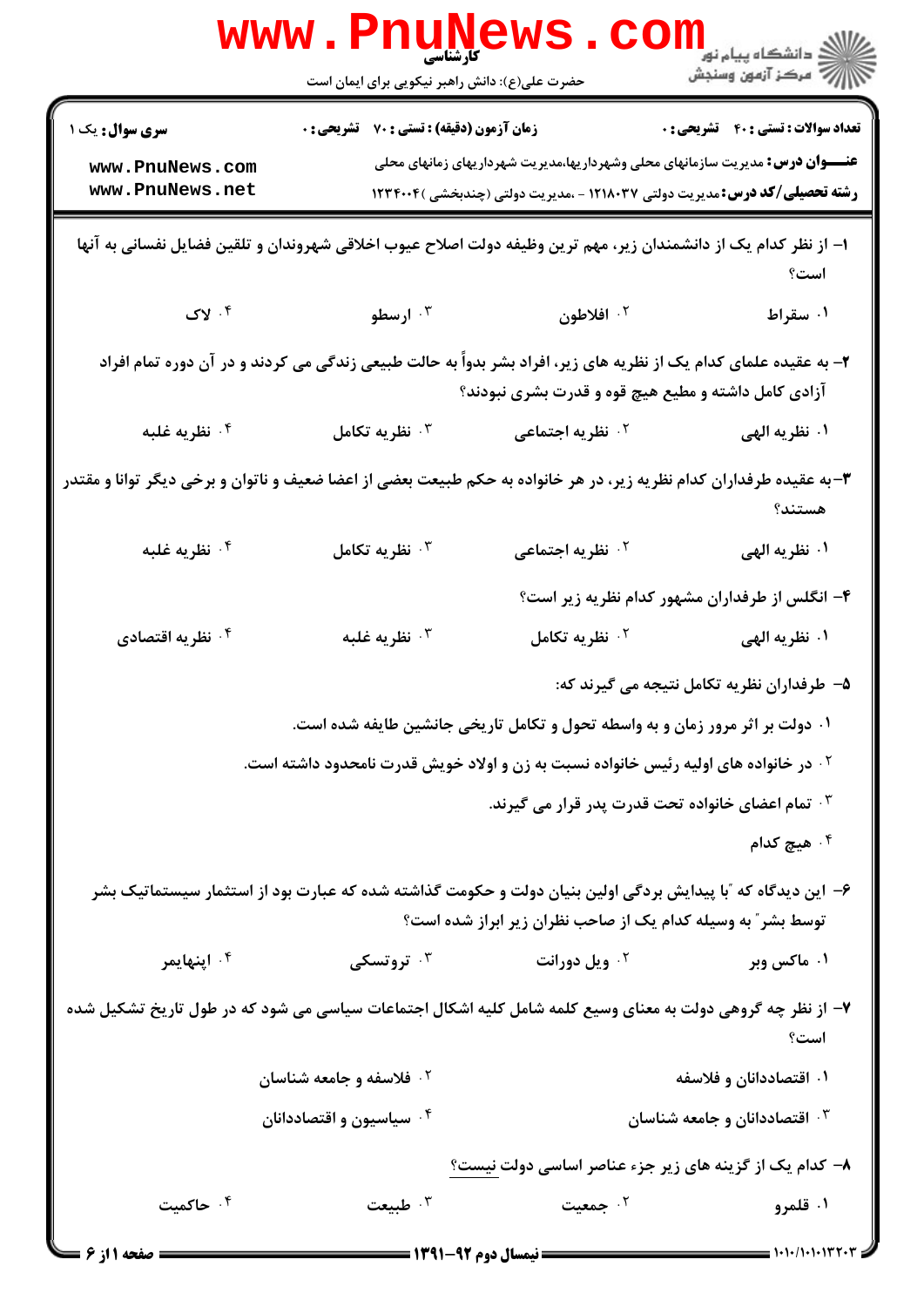|                                                                                                                                                        | www.PnuNews                                                                                                     |                                                                      | ر دانشگاه پيام نور <mark>− .</mark><br>ا∛ مرکز آزمون وسنجش                            |  |
|--------------------------------------------------------------------------------------------------------------------------------------------------------|-----------------------------------------------------------------------------------------------------------------|----------------------------------------------------------------------|---------------------------------------------------------------------------------------|--|
|                                                                                                                                                        | حضرت علی(ع): دانش راهبر نیکویی برای ایمان است                                                                   |                                                                      |                                                                                       |  |
| <b>سری سوال : ۱ یک</b>                                                                                                                                 | <b>زمان آزمون (دقیقه) : تستی : 70 ٪ تشریحی : 0</b>                                                              |                                                                      | <b>تعداد سوالات : تستي : 40 قشريحي : 0</b>                                            |  |
| www.PnuNews.com                                                                                                                                        |                                                                                                                 |                                                                      | <b>عنــــوان درس:</b> مدیریت سازمانهای محلی وشهرداریها،مدیریت شهرداریهای زمانهای محلی |  |
| www.PnuNews.net                                                                                                                                        |                                                                                                                 |                                                                      | <b>رشته تحصیلی/کد درس:</b> مدیریت دولتی ۱۲۱۸۰۳۷ - ،مدیریت دولتی (چندبخشی )۱۲۳۴۰۰۴     |  |
|                                                                                                                                                        | ۹– به عقیده کدام دانشمندان، وضع جغرافیایی تمام سیاست خارجی یک کشور را تعیین می کند؟                             |                                                                      |                                                                                       |  |
| ۰۴ دوگوبینو و کانت                                                                                                                                     | ۰۳ هاشوفر و دوگوبينو                                                                                            | ۰ <sup>۲</sup> مکیندر و هاشوفر                                       | ۰۱ دوگوبينو و ژرژ سل                                                                  |  |
| ∙ا− کدام کشورها قبل از جنگ دوم جهانی می کوشیدند که میزان زاد و ولد کشورهای خود را به قصد بالا بردن قدرت ملی<br>افزايش دهند؟                            |                                                                                                                 |                                                                      |                                                                                       |  |
|                                                                                                                                                        | <sup>۲</sup> ۰ آلمان، انگلیس و ایتالیا                                                                          |                                                                      | ۰۱ انگلیس، فرانسه و آلمان                                                             |  |
|                                                                                                                                                        | ۰۴ انگلیس، فرانسه و ژاپن                                                                                        |                                                                      | ۰۳ آلمان، ایتالیا و ژاپن                                                              |  |
|                                                                                                                                                        |                                                                                                                 |                                                                      | 11- کدام یک از گزینه های زیر عامل مهم در ایجاد سازمانهای محلی محسوب می شود؟           |  |
| ۰۴ جمعیت                                                                                                                                               | حکومت $\cdot$ "                                                                                                 | <sup>۰۲</sup> شوراها                                                 | ۰۱ شهرداریها                                                                          |  |
| ۱۲– در کدام نوع حکومت قدرت عالیه بر تمام ملت تعلق دارد ولی اعمال حاکمیت از طرف مجمع ملی اجرا نشده بلکه توسط<br>تمام نمایندگان منتخب مردم اعمال می شود؟ |                                                                                                                 |                                                                      |                                                                                       |  |
|                                                                                                                                                        | ۰ <sup>۲</sup> جمهوری بلاواسطه                                                                                  |                                                                      | ۰۱ سلطنتی مشروطه                                                                      |  |
|                                                                                                                                                        | ۰۴ ملوک الوايفي                                                                                                 |                                                                      | جمهوری مع الواسطه $\cdot$                                                             |  |
| ۱۳– کدام یک از گزینه های زیر در رژیمهای توتالیتر به عنوان یک دکترین رسمی است و همه شهروندان باید لااقل به ظاهر هم                                      |                                                                                                                 | که شده آن را بپذیرند و از آن در تمام جنبه های زندگی بشری اطاعت کنند؟ |                                                                                       |  |
| دين $\cdot$ ۴ $\,$                                                                                                                                     | سلطان $\cdot$                                                                                                   | ۰۲ ایدئولوژی                                                         | ۰۱ قانون                                                                              |  |
|                                                                                                                                                        |                                                                                                                 |                                                                      | ۱۴−  حاكميت دولت معمولاً  است، قدرت دولت  باشد.                                       |  |
|                                                                                                                                                        | <sup>7</sup> · قابل تقسیم-غیر دایمی                                                                             |                                                                      | ۰۱ غیرقابل تقسیم-دایمی                                                                |  |
|                                                                                                                                                        | ۰ <sup>۴</sup> غیر قابل تقسیم-غیر دایمی                                                                         |                                                                      | قابل تقسيم-منظم $\cdot$ "                                                             |  |
| اشتراک دارند.<br>۱۵– کشورهای متحده یا فدرال در موارد                                                                                                   |                                                                                                                 |                                                                      |                                                                                       |  |
|                                                                                                                                                        | <sup>۲</sup> ۰ روابط خارجی، برنامه های فرهنگی                                                                   |                                                                      | ۰۱ ارتش و پول                                                                         |  |
|                                                                                                                                                        | ۰۴ ارتش، پول و سیاست خارجی                                                                                      |                                                                      | ۰ <sup>۳</sup> اداری و فرهنگی                                                         |  |
|                                                                                                                                                        | ۱۶– در کدام یک از کشورهای زیر، پارلمان دارای بالاترین قدرت است و حکومتهای محلی مختلف، حقوق و اختیارات خود را از |                                                                      | پارلمان می گیرند؟                                                                     |  |
| ۰۴ آلمان                                                                                                                                               | ۰۳ فرانسه                                                                                                       | ۰۲ انگلستان                                                          | ۱. ایالات متحده                                                                       |  |
|                                                                                                                                                        |                                                                                                                 |                                                                      |                                                                                       |  |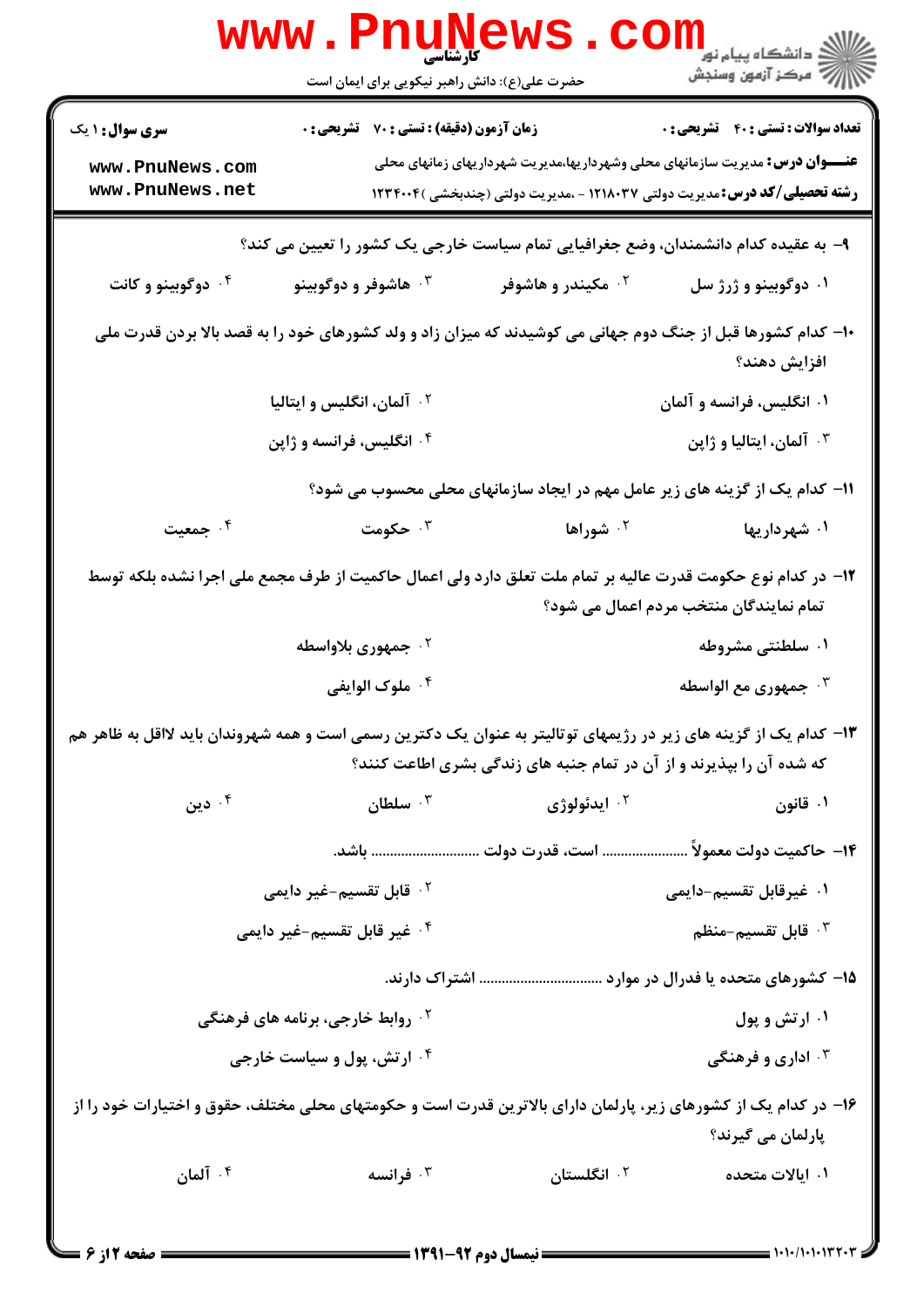|                                                                                                                                                                                      | <b>WWW.Pnugger</b><br>حضرت علی(ع): دانش راهبر نیکویی برای ایمان است                                                                   |                                                                                                                                                                                                                                                     | <sup>ال</sup> ڪ دانشڪاه پيام نور ■<br>  <i>  </i>  <br>  /   مرکز آزمون وسنڊش |  |  |
|--------------------------------------------------------------------------------------------------------------------------------------------------------------------------------------|---------------------------------------------------------------------------------------------------------------------------------------|-----------------------------------------------------------------------------------------------------------------------------------------------------------------------------------------------------------------------------------------------------|-------------------------------------------------------------------------------|--|--|
| <b>سری سوال : ۱ یک</b><br>www.PnuNews.com<br>www.PnuNews.net                                                                                                                         | زمان آزمون (دقیقه) : تستی : 70 گشریحی : 0                                                                                             | <b>عنــــوان درس:</b> مدیریت سازمانهای محلی وشهرداریها،مدیریت شهرداریهای زمانهای محلی<br><b>رشته تحصیلی/کد درس:</b> مدیریت دولتی ۱۲۱۸۰۳۷ - ،مدیریت دولتی (چندبخشی )۱۲۳۴۰۰۴                                                                          | <b>تعداد سوالات : تستی : 40 قشریحی : 0</b>                                    |  |  |
| برای اداره امور خود ورزیدگی می بخشد؟                                                                                                                                                 | است که به                                                                                                                             |                                                                                                                                                                                                                                                     | <mark>۱۷</mark> – حکومت محلی از جمله                                          |  |  |
|                                                                                                                                                                                      | <b>۲ ـ حکومت های نوع اول-حاکمیت</b>                                                                                                   |                                                                                                                                                                                                                                                     | ۰۱ حکومت های نوع اول- مردم                                                    |  |  |
|                                                                                                                                                                                      | ۰۴ حکومت های نوع دوم-حاکمیت                                                                                                           |                                                                                                                                                                                                                                                     | ۰۳ حکومت های نوع دوم-مردم                                                     |  |  |
|                                                                                                                                                                                      | ۱۸– کدام یک از دانشمندان زیر اعتقاد داشت که: "در هر دستگاه باید منافع و مصالح عمومی بر منافع و مصالح فردی مقدم و<br>مرجع شناخته شود"؟ |                                                                                                                                                                                                                                                     |                                                                               |  |  |
| ۰۴ فايول                                                                                                                                                                             | ۰۳ وبر                                                                                                                                | ۰۲ کورمنن                                                                                                                                                                                                                                           | ۰۱ دوتوکویل                                                                   |  |  |
|                                                                                                                                                                                      |                                                                                                                                       | عبارت از یک قانون عادی در یک موضوع عمومی است که در حدود قوانین مملکتی از طرف قوه مقننه محلی                                                                                                                                                         | –19<br>به تصویب می رسد؟                                                       |  |  |
| ۰۴ قوانین عمومی                                                                                                                                                                      | ۰۳ تصویب نامه محلی                                                                                                                    | ۰ <sup>۲</sup> آیین نامه محلی                                                                                                                                                                                                                       | ۰۱ قوانین مدنی                                                                |  |  |
| ۰۴ تشکیلات استانی                                                                                                                                                                    | سازمان محلی $\cdot^{\mathsf{y}}$                                                                                                      | +۲- این امر که ؒانجام قسمتی از امور عمومی در ناحیه ای از کشور که قبلاً جزء وظایف دولت ها بوده و هم اکنون به موجب قانون<br>اساسی اجرای آن به عهده مقامات محلی واگذار شده است"، کدام یک از گزینه های زیر را شامل می شود؟<br>۰ <sup>۲</sup> حکومت محلی | ۰۱ عدم تمرکز                                                                  |  |  |
|                                                                                                                                                                                      |                                                                                                                                       |                                                                                                                                                                                                                                                     |                                                                               |  |  |
|                                                                                                                                                                                      |                                                                                                                                       | ۲۱– به گفته کدام یک از دانشمندان زیر سپردن قسمت عمده ای از امور عمومی به دست سازمانهای محلی و دخیل ساختن<br>مردم در اداره امور محلی از سنن و رسوم مشخصه نژاد آریایی بوده است؟                                                                       |                                                                               |  |  |
| ۰۴ کوکوشکین                                                                                                                                                                          | ۰ <sup>۳</sup> ژان ژاک روسو                                                                                                           | ۰۲ کانت                                                                                                                                                                                                                                             | ۰۱ انگلس                                                                      |  |  |
| ۲۲– در کدام یک از کشورهای زیر اختیارات محلی گاهی با زور و زمانی با پول و در دوران قرون وسطا پس از رشد و نمو کافی<br>توانسته دوره فئودالیسم را پشت سر بگذارد و وحدت ملی را تأمین کند؟ |                                                                                                                                       |                                                                                                                                                                                                                                                     |                                                                               |  |  |
| ۰ <sup>۴</sup> انگلیس و امریکا                                                                                                                                                       | انگلیس و فرانسه $\cdot$ "                                                                                                             | <sup>۲.</sup> آلمان و انگلیس                                                                                                                                                                                                                        | ۰۱ آلمان و فرانسه                                                             |  |  |
|                                                                                                                                                                                      |                                                                                                                                       | ۲۳- در نظام جدید دموکراسی، معیار ارزیابی دولت ها و تشخیص جنبه های دمکراتیک آن چیست؟                                                                                                                                                                 |                                                                               |  |  |
|                                                                                                                                                                                      |                                                                                                                                       | ۰۱ فراهم کردن زمینه های برگزاری انتخابات محلی                                                                                                                                                                                                       |                                                                               |  |  |
|                                                                                                                                                                                      |                                                                                                                                       | <b>گ میزان تفویض اختیاری که به شوراها و شهرداریها انجام می شود</b>                                                                                                                                                                                  |                                                                               |  |  |
| ۰۳ واگذاری اختیارات به مجالس قانوگذاری محلی برای تصویب قوانین محلی                                                                                                                   |                                                                                                                                       |                                                                                                                                                                                                                                                     |                                                                               |  |  |
|                                                                                                                                                                                      |                                                                                                                                       | ۰۴ میزان اختیاری است که برای اداره امور محلی به مردم نواحی تفویض می شود                                                                                                                                                                             |                                                                               |  |  |
|                                                                                                                                                                                      |                                                                                                                                       |                                                                                                                                                                                                                                                     |                                                                               |  |  |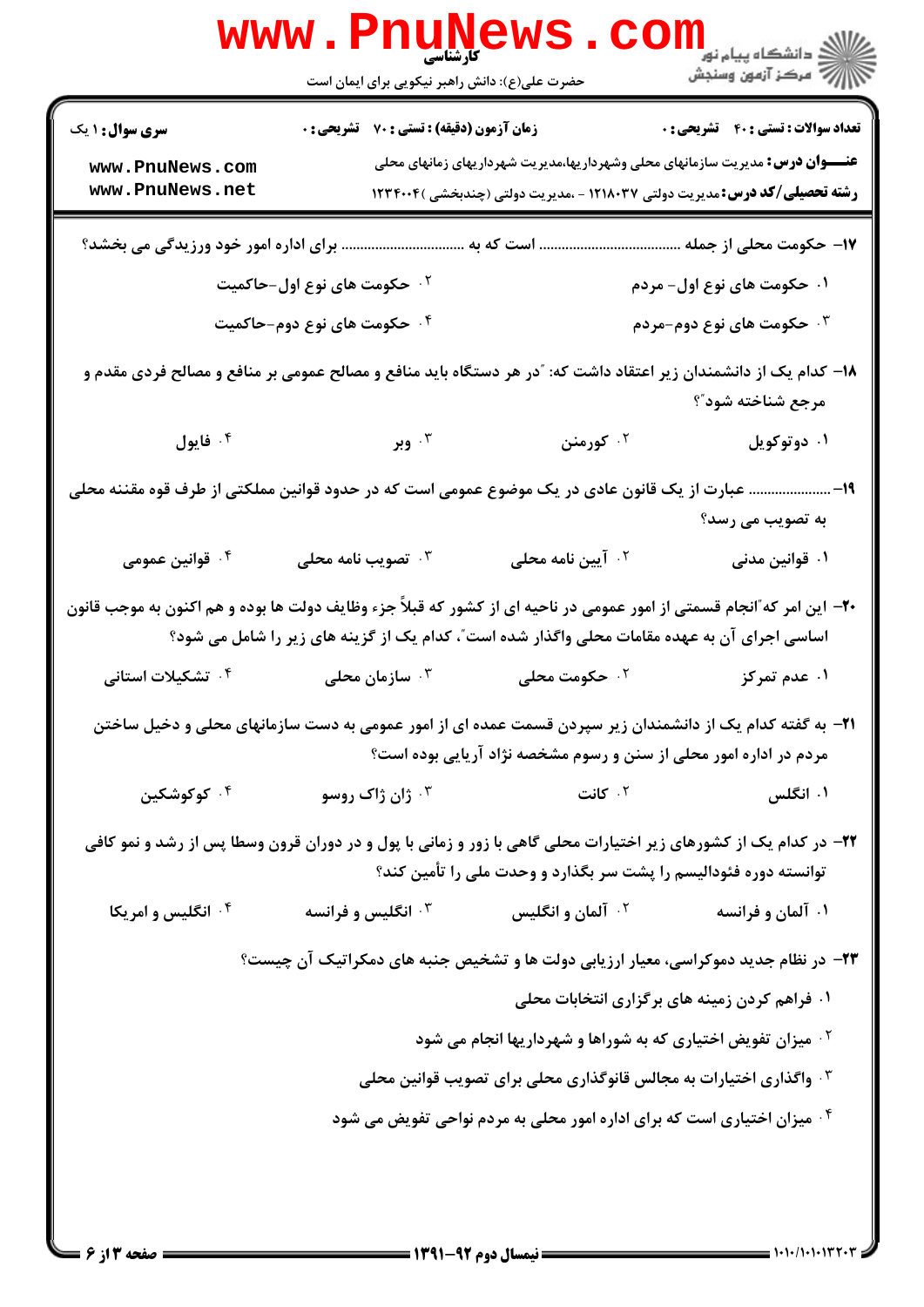|                                                                                                                                                                                                                                                                                                              | <b>WWW.PNUNEWS.</b><br>حضرت علی(ع): دانش راهبر نیکویی برای ایمان است |                                                                                                                                                                            | الاد دانشگاه پيام نور دا<br>الاس مرکز آزمون وسنجش |  |
|--------------------------------------------------------------------------------------------------------------------------------------------------------------------------------------------------------------------------------------------------------------------------------------------------------------|----------------------------------------------------------------------|----------------------------------------------------------------------------------------------------------------------------------------------------------------------------|---------------------------------------------------|--|
| <b>سری سوال : ۱ یک</b>                                                                                                                                                                                                                                                                                       | <b>زمان آزمون (دقیقه) : تستی : 70 گشریحی : 0</b>                     |                                                                                                                                                                            | <b>تعداد سوالات : تستي : 40 قشريحي : 0</b>        |  |
| www.PnuNews.com<br>www.PnuNews.net                                                                                                                                                                                                                                                                           |                                                                      | <b>عنــــوان درس:</b> مدیریت سازمانهای محلی وشهرداریها،مدیریت شهرداریهای زمانهای محلی<br><b>رشته تحصیلی/کد درس:</b> مدیریت دولتی ۱۲۱۸۰۳۷ - ،مدیریت دولتی (چندبخشی )۱۲۳۴۰۰۴ |                                                   |  |
| ۲۴– در روستاهای کدام یک از کشورهای زیر از دوران باستان تاکنون هیئت های انتخابی مرکب از معتمدین و ریش سفیدان<br>وجود داشته که اداره امور روستا را به عهده داشتند؟                                                                                                                                             |                                                                      |                                                                                                                                                                            |                                                   |  |
| ا آلمان $\cdot$ $^{\mathsf{f}}$                                                                                                                                                                                                                                                                              | هندوستان $\cdot$ ۳                                                   | <sup>۲.</sup> ایران                                                                                                                                                        | ۰۱ سوئیس                                          |  |
|                                                                                                                                                                                                                                                                                                              |                                                                      | <b>۲۵</b> – کدام یک از گزینه های زیر جز عوامل اخلاقی و روانی مؤثر در سپردن کارها به مردم نیست <u>؟</u>                                                                     |                                                   |  |
|                                                                                                                                                                                                                                                                                                              | <sup>۲ .</sup> اقامتگاه و محل کسب کار                                |                                                                                                                                                                            | ۰۱ مسئله خانوادگی و اشتراک در منافع ملی           |  |
|                                                                                                                                                                                                                                                                                                              | ۰۴ تشکیلات متناسب با احتیاجات مل <i>ی</i>                            |                                                                                                                                                                            | ۰۳ احاطه به احتیاجات محلی                         |  |
|                                                                                                                                                                                                                                                                                                              |                                                                      | ۲۶- واگذاری امور محلی به مردم مستلزم داشتن کدام یک از گزینه های زیر است؟                                                                                                   |                                                   |  |
| ۰۴ انجمن های شهر                                                                                                                                                                                                                                                                                             | ۰ <sup>۳</sup> شوراها                                                | ۰ <sup>۲</sup> حکومت محلی                                                                                                                                                  | ۰۱ قوانین محلی                                    |  |
| ۲۷– منظور ازتاسیس ، ایجاد مکانیسم هایی است که به طور مستمر و پایدار، مکانی در اختیار مردم قرار دهد تا درباره<br>مسائل و مشکلاتی که با آنها مواجه اند، به بحث بپردازند، در مورد وسایل و راههای حل این مشکلات تصمیم گیری کنند و<br>به برنامه ریزی فعالیت هایی بپردازند که نیازها و آرزوهایشان را منعکس می کند. |                                                                      |                                                                                                                                                                            |                                                   |  |
| ۰۴ احزاب سیاسی                                                                                                                                                                                                                                                                                               | نهادها $\cdot$ $^{\circ}$                                            | ۰ <sup>۲</sup> انجمن های محلی                                                                                                                                              | ۰۱ شوراها                                         |  |
|                                                                                                                                                                                                                                                                                                              |                                                                      | ۲۸– کدام یک از دانشمندان زیر به یونانیان می بالید که ″یونان به عنوان حکومت دموکراسی شهرت یافته است″؟                                                                       |                                                   |  |
| ۰ <sup>۴</sup> پريکلس                                                                                                                                                                                                                                                                                        | ۰ <sup>۲</sup> ارسطو میستران استراط به این کشور است.                 |                                                                                                                                                                            | ۰۱ افلاطون                                        |  |
| ۲۹- در کدام یک از کشورهای زیر وزارت کشور و نمایندگیهای آن در محل، فعالیتهای سایر وزارتخانه ها را که به سازمان محلی<br>مربوط می شود، هماهنگ می کند؟                                                                                                                                                           |                                                                      |                                                                                                                                                                            |                                                   |  |
| ۰۴ آمریکا                                                                                                                                                                                                                                                                                                    | ا آلمان $\cdot$ "                                                    | ۰ <sup>۲</sup> فرانسه                                                                                                                                                      | ۰۱ انگلیس                                         |  |
| ۳۰- درکدام یک از کشورهای زیر وظایف اجرایی به مدیر حرفه ای واگذار می شود، زیرا اداره امور محلی محتاج به اطلاعات فنی<br>و تکنیکهایی است که باید به وسیله متخصص امر اعمال شود؟                                                                                                                                  |                                                                      |                                                                                                                                                                            |                                                   |  |
| ۰۱ آمریکا، آلمان، کانادا، فنلاند، سوئد و نروژ<br>۰۲ اسکاندیناوی، ایتالیا، کانادا                                                                                                                                                                                                                             |                                                                      |                                                                                                                                                                            |                                                   |  |
| ۰۳ برزیل، تایلند، اندونزی، هد و آرژانتین<br>۰ <sup>۴</sup> آمریکا، فلیپین، ژاپن                                                                                                                                                                                                                              |                                                                      |                                                                                                                                                                            |                                                   |  |
|                                                                                                                                                                                                                                                                                                              |                                                                      | ۳۱– کدام یک از گزینه های زیر جزء مواردی که نظارت مستقیم بر سازمانهای محلی انجام می شود، <u>نیست؟</u>                                                                       |                                                   |  |
|                                                                                                                                                                                                                                                                                                              | ۰ <sup>۲ ت</sup> جدیدنظر در تصمیمات محلی                             |                                                                                                                                                                            | ۰۱ ایجاد، تغییر و یا انحلال محلی                  |  |
|                                                                                                                                                                                                                                                                                                              | ۰۴ عزل و نصب مأموران                                                 |                                                                                                                                                                            | ۰۳ کمکهای مالی حکومت های محلی                     |  |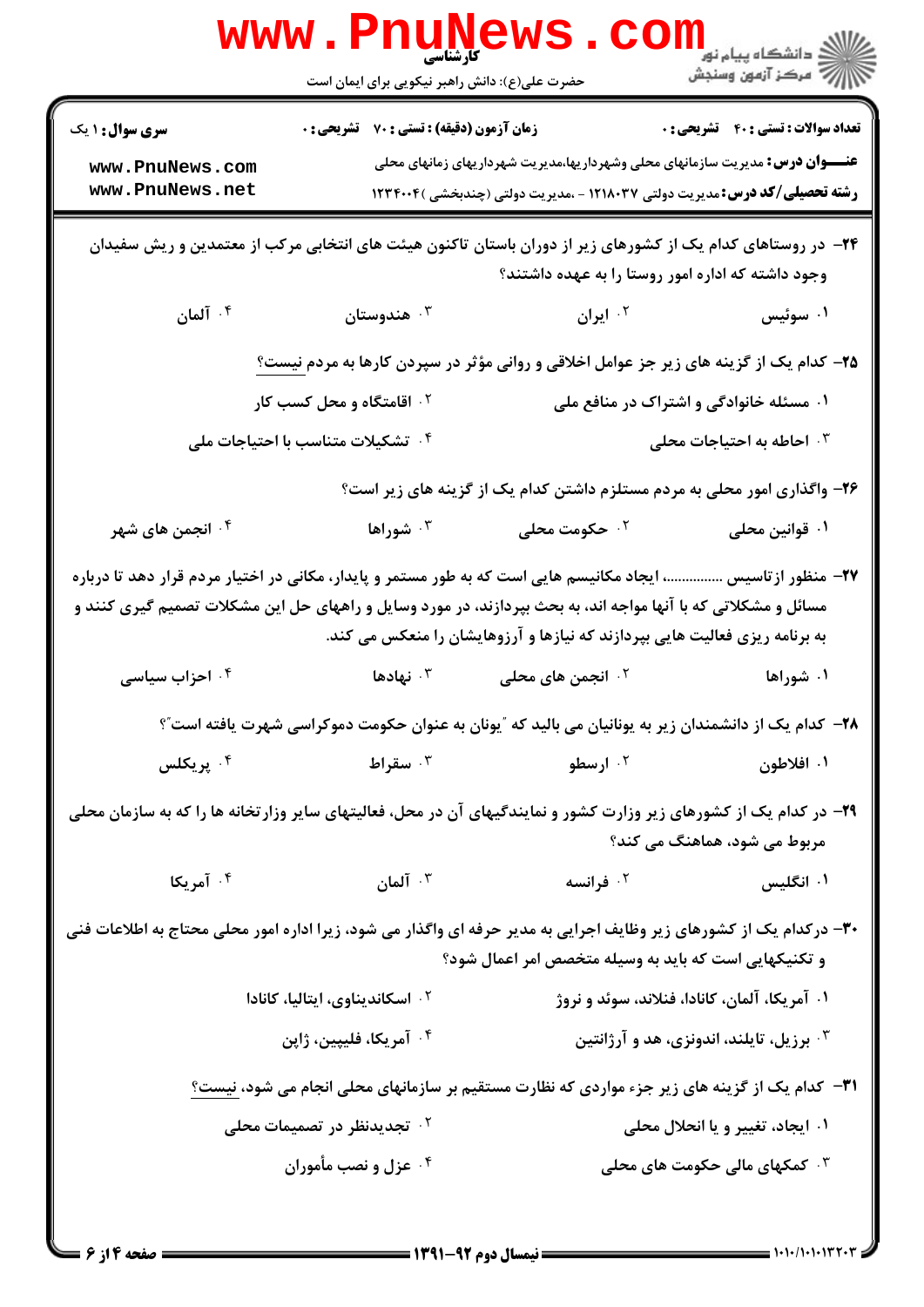|                                                                                                          | www.PnuNews                                                        |                                                            |                                                                                                             |  |  |
|----------------------------------------------------------------------------------------------------------|--------------------------------------------------------------------|------------------------------------------------------------|-------------------------------------------------------------------------------------------------------------|--|--|
|                                                                                                          | حضرت علی(ع): دانش راهبر نیکویی برای ایمان است                      |                                                            | الاد دانشگاه پيام نو <b>ر LL</b><br>الاد مرکز آزمون وسنجش                                                   |  |  |
| <b>سری سوال : ۱ یک</b>                                                                                   | <b>زمان آزمون (دقیقه) : تستی : 70 ٪ تشریحی : 0</b>                 |                                                            | <b>تعداد سوالات : تستي : 40 ٪ تشريحي : 0</b>                                                                |  |  |
| <b>عنــــوان درس:</b> مدیریت سازمانهای محلی وشهرداریها،مدیریت شهرداریهای زمانهای محلی<br>www.PnuNews.com |                                                                    |                                                            |                                                                                                             |  |  |
| www.PnuNews.net                                                                                          |                                                                    |                                                            | <b>رشته تحصیلی/کد درس:</b> مدیریت دولتی ۱۲۱۸۰۳۷ - ،مدیریت دولتی (چندبخشی )۱۲۳۴۰۰۴                           |  |  |
| ٣٢- حکومت های محلی از ترس  سعی می کنند وظایف خود را به خوبی انجام دهند.                                  |                                                                    |                                                            |                                                                                                             |  |  |
|                                                                                                          | ۰۲ عدم انتخاب مجدد در انتخابات آتی                                 |                                                            | ۰۱ قطع بودجه و کمک های دولت مرکزی                                                                           |  |  |
|                                                                                                          | ۰ <sup>۴</sup> شورش مردم محلی                                      |                                                            | ا بازرسی $\cdot^{\mathsf{v}}$                                                                               |  |  |
| ۳۳– واحدهای عمده سازمان محلی کدام کشور شامل کانتون، آروندیسمان یا دیستریکت و کمون است؟                   |                                                                    |                                                            |                                                                                                             |  |  |
| ۰۴ فرانسه                                                                                                | هندوستان $\cdot^{\mathsf{v}}$                                      | ۰ <sup>۲</sup> سوئیس                                       | ۰۱ سوئد                                                                                                     |  |  |
|                                                                                                          |                                                                    |                                                            | ۳۴– کدام یک از گزینه های زیر شامل طرقی که حکومت ایالتی بر سازمانهای محلی در هندوستان اعمال کنترل و نظارت می |  |  |
|                                                                                                          |                                                                    |                                                            | كند، نيست؟                                                                                                  |  |  |
|                                                                                                          | <sup>۲.</sup> کنترل از طریق دادگاهها                               |                                                            | ۰۱ کنترل از طریق قانون                                                                                      |  |  |
|                                                                                                          | <sup>۴.</sup> کنترل از طریق مردم محلی                              |                                                            | د کنترل از طریق ادارات دولتی یا کنترل اداری $\cdot$                                                         |  |  |
|                                                                                                          |                                                                    |                                                            | ۳۵– کدام یک از گزینه های زیر به خودگردانی موجودیت می بخشد و ابتکار عمل مستقل را امکان پذیر می کند؟          |  |  |
|                                                                                                          | <sup>۲ .</sup> مشارکت در وضع قوانین ملی                            |                                                            | ۰۱ اختیار وضع قوانین محلی                                                                                   |  |  |
|                                                                                                          | ۰۴ اختیار بازرسی و تهیه گزارش                                      |                                                            | اختيار وضع ماليات $\cdot^{\mathtt{w}}$                                                                      |  |  |
|                                                                                                          |                                                                    |                                                            | ۳۶- مهمترین منبع درآمد شهرداری های نروژ چیست؟                                                               |  |  |
| ۰۴ کمک دولت مرکزی                                                                                        | ماليات بر ثروت $\cdot^7$                                           | ۰ <sup>۲</sup> مالیات بر در آمد                            | ۰۱ عوارض                                                                                                    |  |  |
|                                                                                                          |                                                                    |                                                            | <b>۳۷- کدام یک از گزینه های زیر جزء درآمد شهرداریها محسوب نمی شود؟</b>                                      |  |  |
|                                                                                                          |                                                                    |                                                            | ۰۱ در آمدهای ناشی از عوارض عمومی                                                                            |  |  |
|                                                                                                          |                                                                    |                                                            | <b>گ در آمدهای ناشی از عوارض اختصاصی</b>                                                                    |  |  |
|                                                                                                          | بهای خدمات و در آمدهای مؤسسات انتفاعی شهرداری $\cdot^{\texttt{w}}$ |                                                            |                                                                                                             |  |  |
| ۰۴ در آمدهای حاصله از وجوه و اموال دولتی                                                                 |                                                                    |                                                            |                                                                                                             |  |  |
| ۳۸– یکی از نکته های که حکومتهای محلی باید از وضع عوارض مورد توجه قرار دهند، عبارت است از:                |                                                                    |                                                            |                                                                                                             |  |  |
|                                                                                                          |                                                                    | ۰۱ میزان عوارض باید با مقدار مفید بودن آن تناسب داشته باشد |                                                                                                             |  |  |
|                                                                                                          |                                                                    | <b>گ نباید به گونه ای باشد که مشکلات زیادی را سبب شود</b>  |                                                                                                             |  |  |
|                                                                                                          |                                                                    |                                                            | <b>۳ و اقدرت پرداخت مردم متناسب باشد</b> $\cdot$                                                            |  |  |
|                                                                                                          |                                                                    | ۰۴ نباید طوری باشد که به اقتصاد محل و کشور لطمه بزند       |                                                                                                             |  |  |
|                                                                                                          |                                                                    |                                                            |                                                                                                             |  |  |